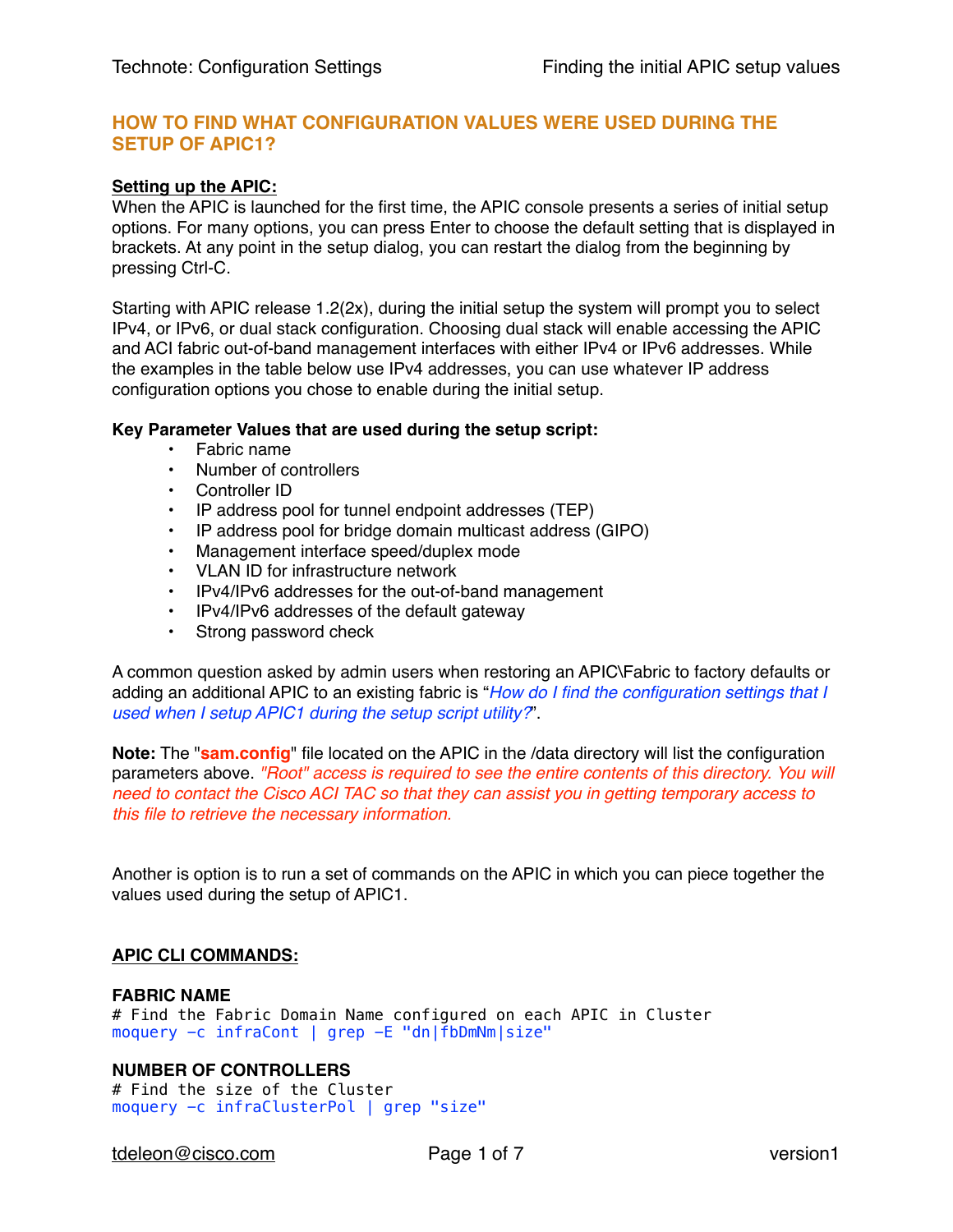## **CONTROLLER ID**

# Find the Controller ID with UUID for each APIC in Cluster show controller detail | grep -E -B 1 -A 1 "Name"

## **IP ADDRESS POOL FOR TUNNEL ENDPOINT ADDRESSES (TEP)**

# Find the TEP Pool(s) and PodId(s) for the Fabric moquery -c fabricSetupP | grep -E "podId|tepPool"

## **IP ADDRESS POOL FOR BRIDGE DOMAIN MULTICAST ADDRESS (GIPO)**

# Find the Multicast Address range pool. Must be a /15 for 128k address # From the infra default value you can determine what the pool address is. # For example,  $\#$ . $\#$ . $\#$ .16 =  $\#$ . $\#$ . $\#$ .0/15 moquery -c fvBD | grep -E "name|bcastP|dn" | grep -B 2 "infra"

## **MANAGEMENT INTERFACE SPEED/DUPLEX MODE**

# Find the management interface speed/duplex mode # BOND1 on the APIC are the 1gb connections for Out-Of-Band Management Network. cat /proc/net/bonding/bond1 ethtool eth1-1 | grep "-negotiation" ethtool eth1-2 | grep "-negotiation"

#### **VLAN ID FOR INFRASTRUCTURE NETWORK**

# Find the VLAN ID for infrastructure network # BOND0 on the APIC are the 10gb connections to Leaf Node Switches # Bond0 can have VLAN encaps for the "Infrastructure Network" and the "In-Band Management Network". If you have "In-Band Management" configured then simply check the vlan-encap used for INB mgmt EPG and remove that VLAN encap ID from the output below. This will help identify the "Infrastructure Network" ID used during the APIC setup configuration

# Find "In-Band Management Network" vlan-encap moquery -c mgmtInB | grep "encap"

# List all Bond0 Link Encaps and by elimination the "In-Band Management" vlan-encap you can determine the VLAN ID used for the infrastructure network ifconfig | grep "bond0."

#### **IPV4/IPV6 ADDRESSES FOR THE OUT-OF-BAND MANAGEMENT**

# Find IPv4/IPv6 addresses for the out-of-band management show controller detail id 1 | grep "00B"

#### **IPV4/IPV6 ADDRESSES OF THE DEFAULT GATEWAY**

# Find IPv4/IPv6 addresses of the default gateway netstat -A inet -rn | grep "oobmgmt" netstat -A inet6 -rn | grep "oobmgmt"

## **IPV4 ADDRESS FOR THE TEP INFRASTRUCTURE NETWORK**

# Find the TEP address of the APIC (use the bond0.#### interface for infrastructure network) ifconfig -a bond0.4094 | grep "inet"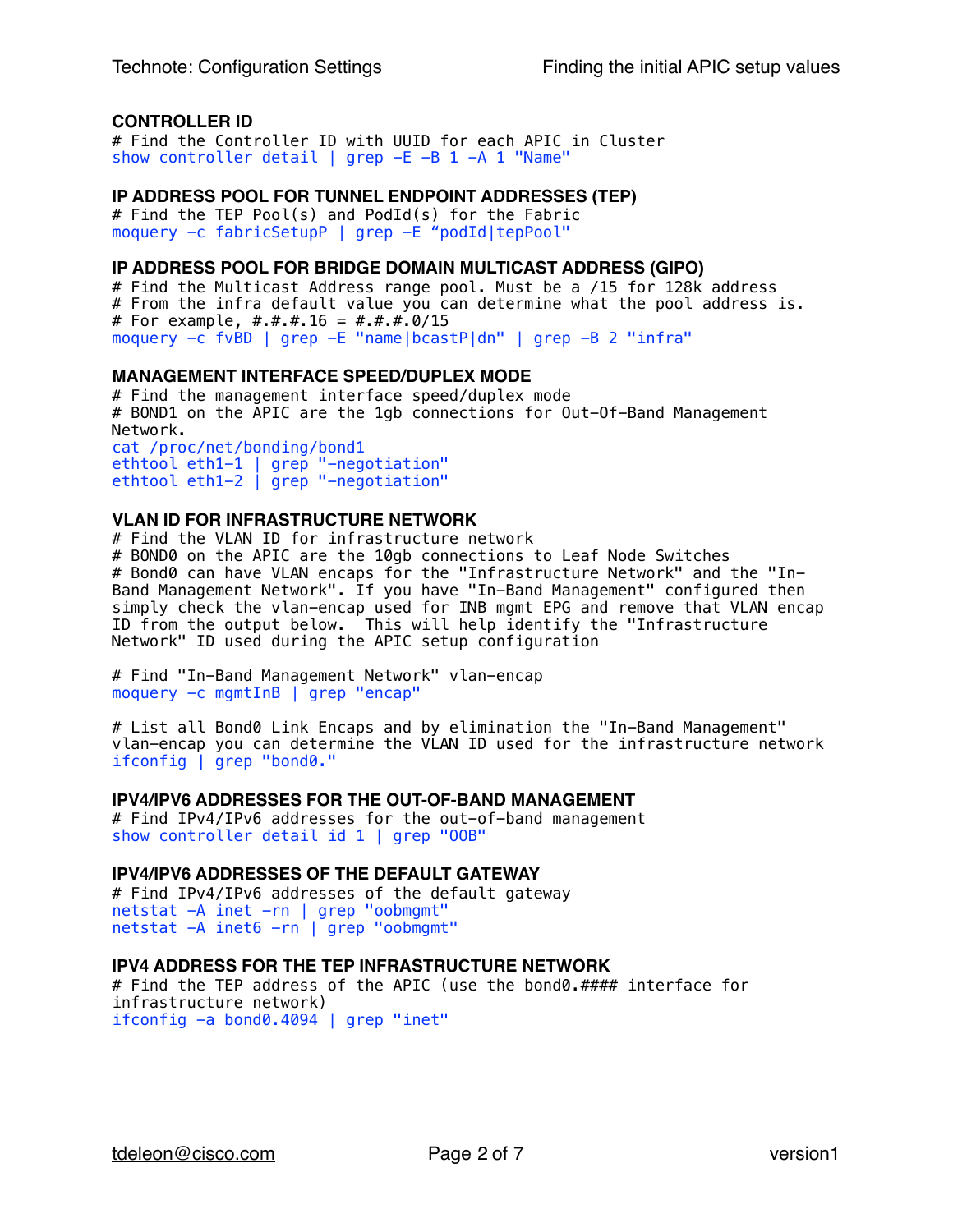# **IPV4 ADDRESS OF THE DEFAULT GATEWAY FOR THE TEP INFRASTRUCTURE NETWORK**

# Find the infrastructure network default gateway (use the bond0.#### interface for infrastructure network) netstat -A inet -rn | grep bond0.4094

# **STRONG PASSWORD CHECK**

# Strong password check configuration settings moquery -c aaaUserEp | grep "pwdStrengthCheck"

# **OUTPUT EXAMPLES THAT CAN BE COMPARED TO THE "SAM.CONFIG" FILE**

## **FABRIC NAME**

|        | rtp-f1-p1-apic1# moquery -c infraCont   grep -E "dn fbDmNm size" |
|--------|------------------------------------------------------------------|
| dn     | : topology/pod-1/node-1/av                                       |
| fbDmNm | $: tsi-fab1-rtp$                                                 |
| size   | : 3                                                              |
| dn     | : topology/pod-2/node-2/av                                       |
| fbDmNm | $: tsi-fab1-rtp$                                                 |
| size   | : 3                                                              |
| dn     | : topology/pod-1/node-3/av                                       |
| fbDmNm | $: tsi-fab1-rtp$                                                 |
| size   | $\pm$ 3                                                          |

# **NUMBER OF CONTROLLERS**

rtp-f1-p1-apic1# moquery -c infraClusterPol | grep "size" size : 3

# **CONTROLLER ID**

| rtp-f1-p1-apic1# show controller detail   grep $-E$ -B 1 -A 1 "Name"<br>$: 1*$ |
|--------------------------------------------------------------------------------|
| $: rtp-f1-p1-apic1$                                                            |
| $: eb9d0b1c-322b-11e6-ac7c-153c2ef5dee4$                                       |
|                                                                                |
| : 2                                                                            |
| : $rtp-f1-p2-\text{apic2}$                                                     |
| : 4ebcd246-3230-11e6-a0a8-8d8b58d1998f                                         |
|                                                                                |
| ÷ 3                                                                            |
| $: rtp-f1-p1-apic3$                                                            |
| : 0f3fb24a-3231-11e6-b132-fde02bffdbc5                                         |
|                                                                                |

## **IP ADDRESS POOL FOR TUNNEL ENDPOINT ADDRESSES (TEP)**

rtp-f1-p1-apic1# moquery -c fabricSetupP | grep -E "podId|tepPool" podId : 1<br>tepPool : 1  $\frac{10.0.0.0/16}{2}$  $podId$ tepPool : 20.0.0.0/16

Note: This is a multi-pod setup and Pod2 was added after the initial setup script.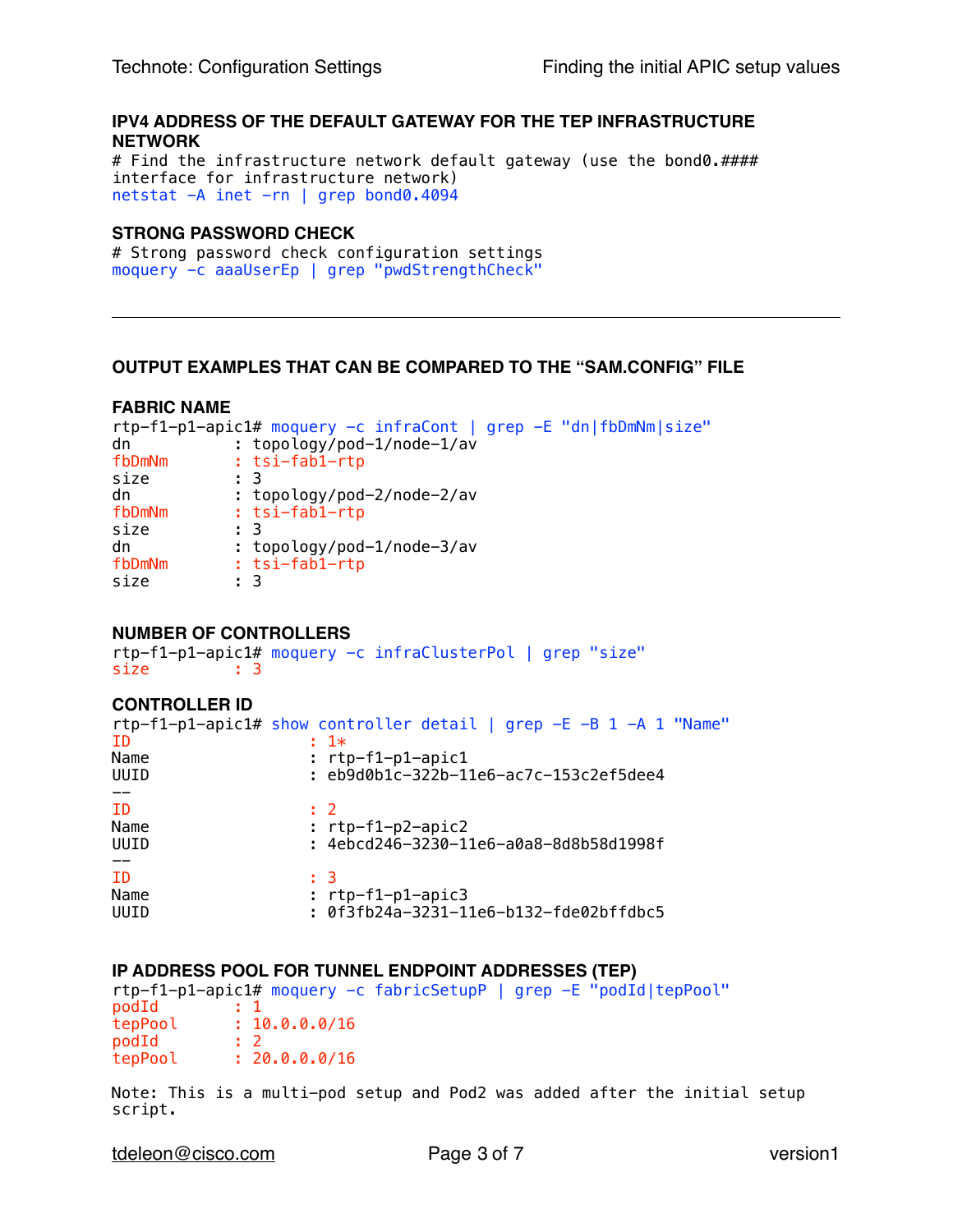## **IP ADDRESS POOL FOR BRIDGE DOMAIN MULTICAST ADDRESS (GIPO)**

rtp-f1-p1-apic1# moquery -c fvBD | grep -E "name|bcastP|dn" | grep -B 2 "infra" name : default<br>bcastP : 225.0.0  $: 225.0.0.16$ dn : uni/tn-infra/BD-default

Note: as mentioned above, the multicast address pool must be a /15 for 128k addresses. From the infra default value, you can determine what the pool address is 225.0.0.0/15.

#### **MANAGEMENT INTERFACE SPEED/DUPLEX MODE**

rtp-f1-p1-apic1# cat /proc/net/bonding/bond1 Ethernet Channel Bonding Driver: v3.7.1 (April 27, 2011) Bonding Mode: fault-tolerance (active-backup) Primary Slave: None Currently Active Slave: eth1-1 MII Status: up MII Polling Interval (ms): 60 Up Delay (ms): 0 Down Delay (ms): 0 Slave Interface: eth1-1 MII Status: up Speed: 1000 Mbps Duplex: full Link Failure Count: 0 Permanent HW addr: 24:e9:b3:15:a0:ee Slave queue ID: 0 Slave Interface: eth1-2 MII Status: down Speed: Unknown Duplex: Unknown Link Failure Count: 0 Permanent HW addr: 24:e9:b3:15:a0:ef Slave queue ID: 0 rtp-f1-p1-apic1# ethtool eth1-1 | grep "-negotiation" 6: Supports auto-negotiation: Yes<br>11: Advertised auto-negotiation: Ye 11: Advertised auto-negotiation: Yes<br>17: Auto-negotiation: on Auto-negotiation: on rtp-f1-p1-apic1# ethtool eth1-2 | grep "-negotiation" 6: Supports auto-negotiation: Yes 11: Advertised auto-negotiation: Yes<br>17: Auto-negotiation: on

Auto-negotiation: on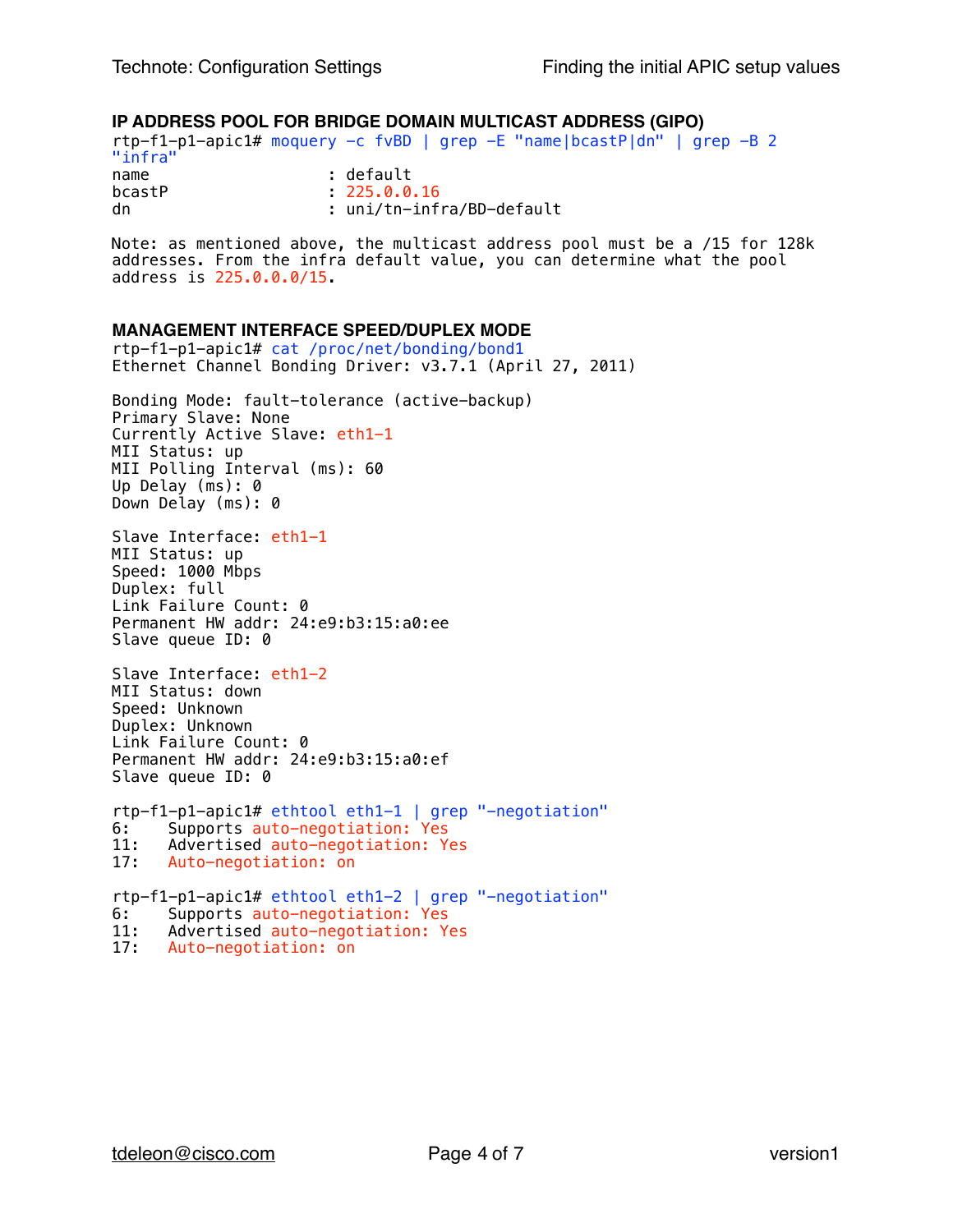## **VLAN ID FOR INFRASTRUCTURE NETWORK**

rtp-f1-p1-apic1# moquery -c mgmtInB | grep "encap" encap : vlan-1100

rtp-f1-p1-apic1# ifconfig | grep "bond0." bond0 Link encap:Ethernet HWaddr 90:E2:BA:4B:FC:78 bond0.1100 Link encap:Ethernet HWaddr 90:E2:BA:4B:FC:78 bond0.4094 Link encap:Ethernet HWaddr 90:E2:BA:4B:FC:78

If you remove the INB encap-vlan "1100" from the list, you can identify the INFRA VLAN as "4094"

#### **IPV4/IPV6 ADDRESSES FOR THE OUT-OF-BAND MANAGEMENT**

rtp-f1-p1-apic1# show controller detail id 1 | grep "OOB" OOB IPv4 Address : 10.122.254.211 OOB IPv6 Address : 2002:10:122:254::d3

#### **IPV4/IPV6 ADDRESSES OF THE DEFAULT GATEWAY**

| $rtp-f1-p1-apic1#$ netstat $-A$ inet $-rn$   grep "oobmgmt" |                          |               |      |           |
|-------------------------------------------------------------|--------------------------|---------------|------|-----------|
| 0.0.0.0                                                     | $10.122.254.1$ $0.0.0.0$ |               | - UG | 0 oobmgmt |
| 10.122.254.0                                                | 0.0.0.0                  | 255.255.255.0 |      | 0 oobmgmt |

rtp-f1-p1-apic1# netstat -A inet6 -rn | grep "oobmgmt"

| 2002:10:122:254::1/128 | t t                |    |     |   | 1024 0 oobmgmt |
|------------------------|--------------------|----|-----|---|----------------|
| : 70                   | 2002:10:122:254::1 | UG |     |   | 1024 0 oobmgmt |
| 2002:10:122:254::1/128 | 1 I                |    |     |   | 1024 0 oobmgmt |
| 2002:10:122:254::/64   | t t                | U  | 256 |   | 0 oobmgmt      |
| fe80::/64              |                    | U  | 256 |   | 0 oobmgmt      |
| :1/0                   | 2002:10:122:254::1 | UG | 16  |   | 0 oobmgmt      |
| ff02::1/128            | ff02: : 1          | UC | 0   |   | 0 oobmgmt      |
| ff02::16/128           | ff02:16            | UC | 0   |   | 0 oobmgmt      |
| ff02::1:3/128          | f02::1:3           | UС | 0   |   | 0 oobmgmt      |
| ff00::/8               |                    | U  | 256 | Ø | oobmgmt        |
|                        |                    |    |     |   |                |

#### **IPV4 ADDRESS FOR THE TEP INFRASTRUCTURE NETWORK**

rtp-f1-p1-apic1# ifconfig -a bond0.4094 | grep "inet" inet addr:10.0.0.1 Bcast:10.0.0.1 Mask:255.255.255.255 inet6 addr: fe80::92e2:baff:fe4b:fc78/64 Scope:Link

## **IPV4 ADDRESS OF THE DEFAULT GATEWAY FOR THE TEP INFRASTRUCTURE NETWORK**

 $rtp-f1-p1-apic1#$  netstat  $-A$  inet  $-rn$  | grep bond0.4094 10.0.0.0 10.0.0.30 255.255.0.0 UG 0 0 bond0.4094 10.0.0.30 0.0.0.0 255.255.255.255 UH 0 0 bond0.4094 10.0.104.64 10.0.0.30 255.255.255.255 UGH 0 0 bond0.4094 10.0.104.66 10.0.0.30 255.255.255.255 UGH 0 0 bond0.4094

## **STRONG PASSWORD CHECK**

rtp-f1-p1-apic1# moquery -c aaaUserEp | grep "pwdStrengthCheck" pwdStrengthCheck : no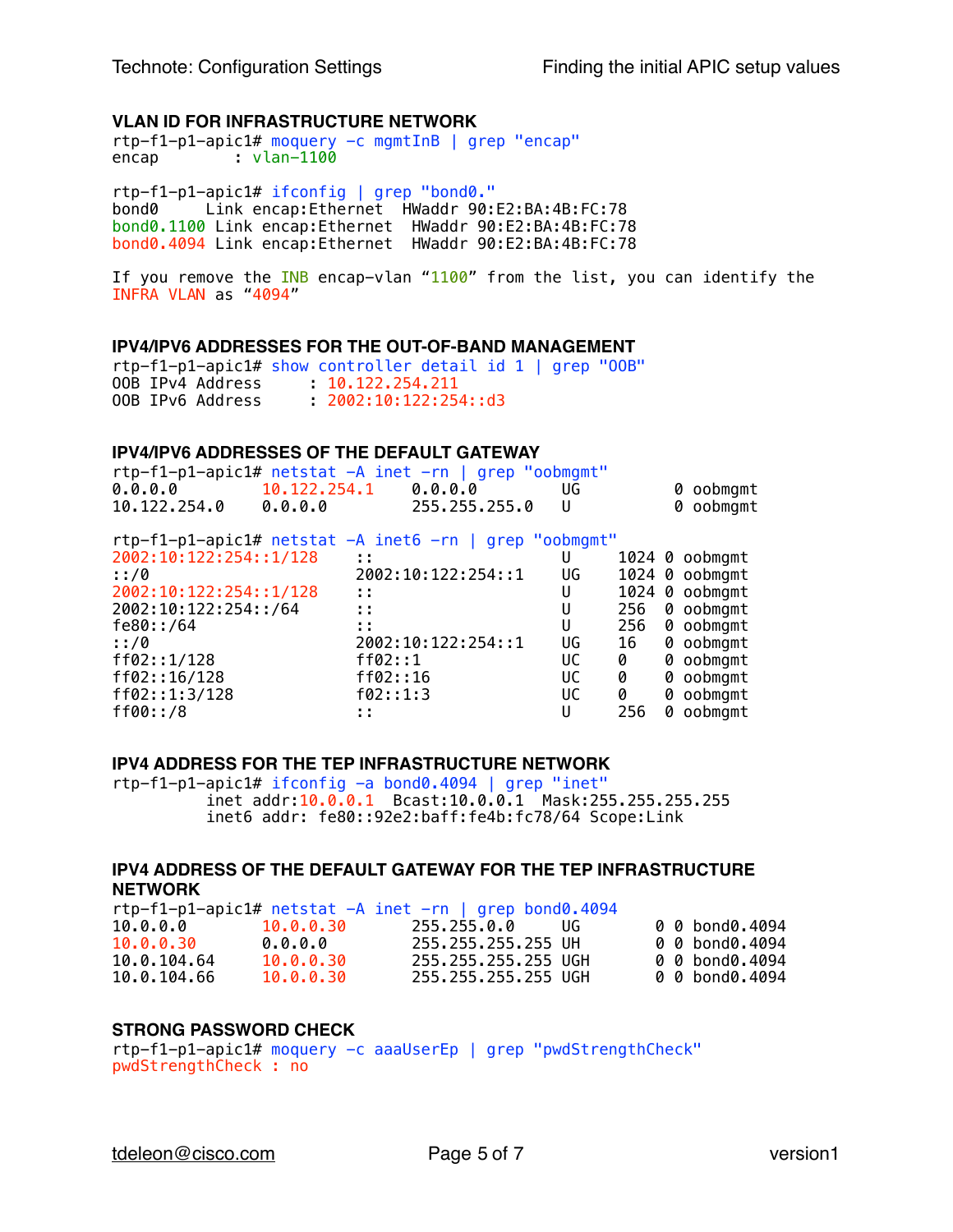# **EXAMPLE OF A SAM.CONFIG FILE**

```
root@apic1:/data# cat sam.config 
[main] 
oobIp6Addr=2002:10:122:254::d3 
oobInterface2=eth1-2 
fabricInterface=eth2-1 
adminUser=admin 
fabricInterface2=eth2-2 
infraGateway=10.0.0.30 
infraVlan=4094 
oobInterfaceMode=auto 
oobInterface=eth1-1 
adminPasswd=$5$UW1DFhbtySxxFbiz$eEis50ocvfuJ6bHjwDHGDuOCprBPJ8tzn1hJnDAz9z7 
firmwareVersion=2.1(1h) 
oobIpNetmask=255.255.255.0 
podId=1 
tepPool=10.0.0.0/16 
initClusterSize=3 
oobIp6Netmask= 
chassisId=eb9d0b1c-322b-11e6-ac7c-153c2ef5dee4 
vsslCaCertPath=/securedata/vcacerts/ 
sslConfigPath=/securedata/ssl/ 
oobIpAddr=10.122.254.211/24 
systemType=appliance 
passwdStrength=Y 
fabricId=1 
switchFabric=A 
systemID=1 
vsslConfigPath=/securedata/vssl/ 
sslCaCertPath=/securedata/cacerts/ 
oobIp6Gateway=2002:10:122:254::1 
passwdHint= 
enableIPv6=Y 
gipoPool=225.0.0.0/15 
enableIPv4=Y 
systemSerialNumber=FCH1745V13S 
systemName=rtp-f1-p1-apic1 
ifcIpAddr=10.0.0.1 
oobIpGateway=10.122.254.1 
fabricDomain=tsi-fab1-rtp 
inbandDefaultRouteMetric=8 
mgmtVlan=1100 
inbandIp6Addr=2001:172:18:242::11 
inbandIp6Gateway=2001:172:18:242::1 
inbandIpAddr=172.18.242.11/26 
inbandIpGateway=172.18.242.1
```